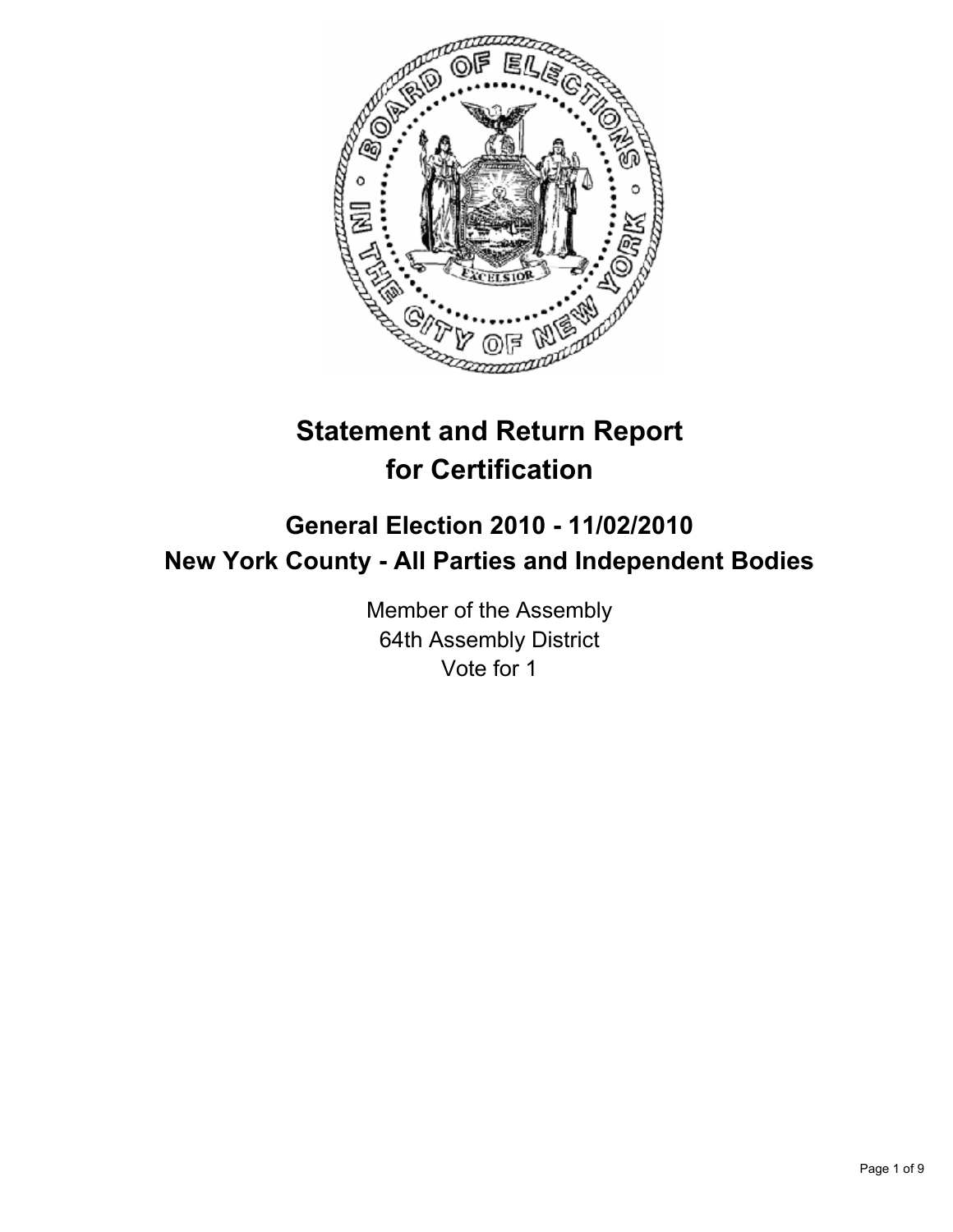

| PUBLIC COUNTER                    | 21,353 |
|-----------------------------------|--------|
| <b>EMERGENCY</b>                  | 0      |
| ABSENTEE/MILITARY                 | 416    |
| <b>AFFIDAVIT</b>                  | 743    |
| <b>Total Ballots</b>              | 22,693 |
| SHELDON SILVER (DEMOCRATIC)       | 15,329 |
| SHELDON SILVER (WORKING FAMILIES) | 1,552  |
| ABE VIGODA (WRITE-IN)             | 1      |
| ADAM DISILVESTRA (WRITE-IN)       | 1      |
| AL SMITH (WRITE-IN)               | 2      |
| ANDREW SINN (WRITE-IN)            | 1      |
| ANNIE WUNELS (WRITE-IN)           | 1      |
| ANYBODY BUT SILVER (WRITE-IN)     | 1      |
| ANYBODY ELSE (WRITE-IN)           | 3      |
| ANYONE BUT HIM (WRITE-IN)         | 2      |
| ANYONE BUT SHELLY (WRITE-IN)      | 1      |
| ANYONE BUT SILVER (WRITE-IN)      | 3      |
| ANYONE ELSE (WRITE-IN)            | 11     |
| ARA PEHLIVARIAN (WRITE-IN)        | 1      |
| AVI BORTNICK (WRITE-IN)           | 1      |
| AVIK ROY (WRITE-IN)               | 2      |
| <b>BART SIMPSON (WRITE-IN)</b>    | 1      |
| BARUCH HERZFELD (WRITE-IN)        | 1      |
| BOZO (WRITE-IN)                   | 1      |
| <b>BRUCE LEE (WRITE-IN)</b>       | 1      |
| <b>BUGS BUNNY (WRITE-IN)</b>      | 1      |
| CHARLES BARRON (WRITE-IN)         | 1      |
| CHEW BALLA (WRITE-IN)             | 1      |
| CHRIS GROWNELX (WRITE-IN)         | 1      |
| CHRISTINE QUINN (WRITE-IN)        | 2      |
| COLIA CLARK (WRITE-IN)            | 1      |
| CONGESTION PRICING (WRITE-IN)     | 1      |
| <b>CURTIS NAGLE (WRITE-IN)</b>    | 1      |
| DAN MALCO (WRITE-IN)              | 1      |
| DANIEL TARNOPOL (WRITE-IN)        | 1      |
| DAVID DIAZ (WRITE-IN)             | 1      |
| DAVID KIRBY (WRITE-IN)            | 1      |
| DAVID PATTERSON (WRITE-IN)        | 2      |
| DEBORAH GWINN (WRITE-IN)          | 1      |
| DEREK JETER (WRITE-IN)            | 1      |
| DONALD TRUMP (WRITE-IN)           | 1      |
| DR. DOOLITTLE (WRITE-IN)          | 1      |
| ED CHEN (WRITE-IN)                | 3      |
| ED KOCH (WRITE-IN)                | 2      |
| ELIOT SPITZER (WRITE-IN)          | 1      |
| ELIZABETH CORELIN (WRITE-IN)      | 1      |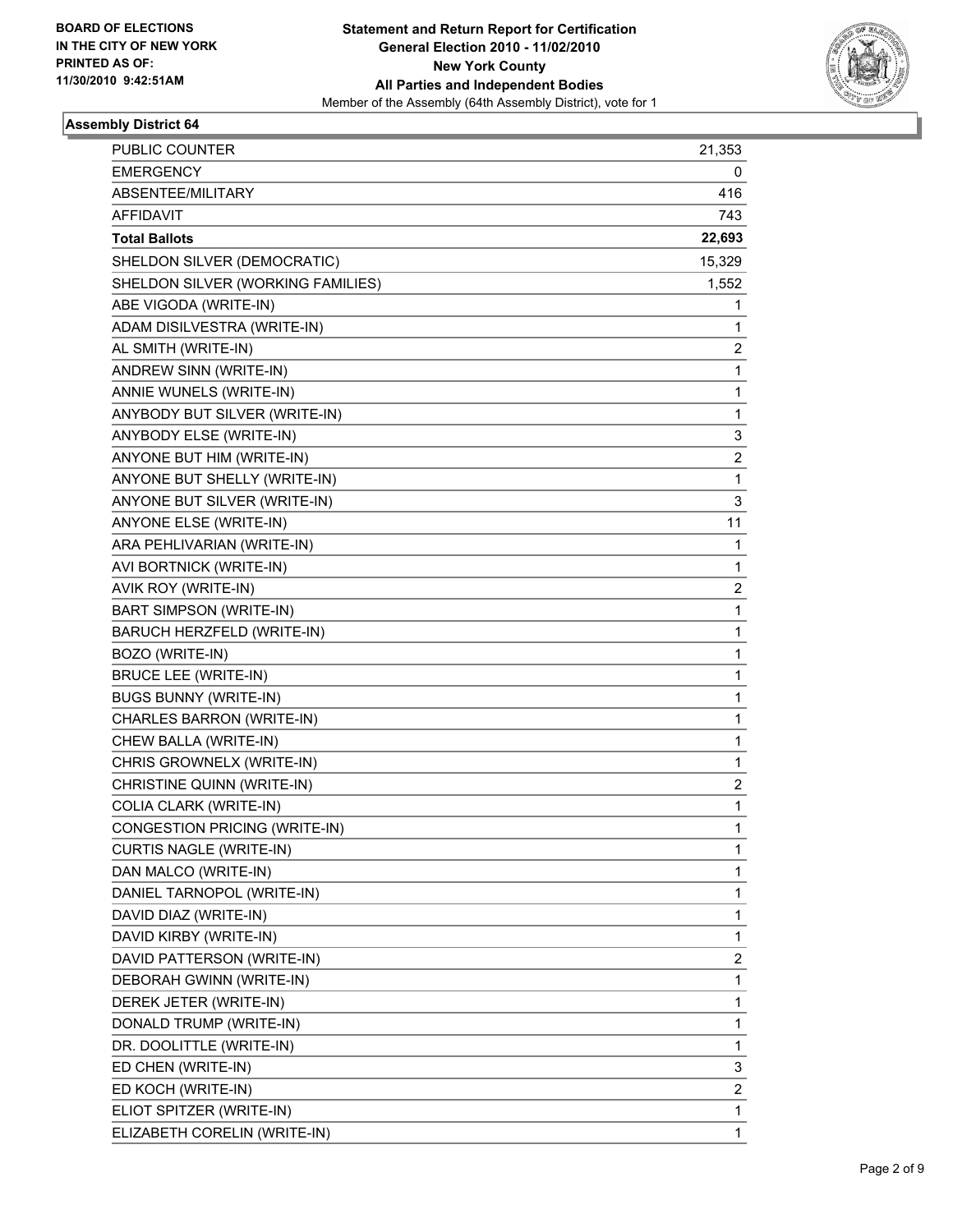

| ELLEN VICTOR (WRITE-IN)        | 1              |
|--------------------------------|----------------|
| ELLIOT JOHNSON (WRITE-IN)      | 1              |
| ERIC WALLACE (WRITE-IN)        | 1              |
| ERIN MCMAHON (WRITE-IN)        | 1              |
| FAYE BEAN (WRITE-IN)           | 1              |
| <b>GEORGE JANIS (WRITE-IN)</b> | 1              |
| <b>GLENN BOCK (WRITE-IN)</b>   | 1              |
| <b>GREG BLATTO (WRITE-IN)</b>  | 2              |
| HAROLD ARANOFF (WRITE-IN)      | 1              |
| HARVEY EPSTEIN (WRITE-IN)      | 1              |
| HEATHER DALY (WRITE-IN)        | 1              |
| HORNEY DENT (WRITE-IN)         | 1              |
| ILEANA SERRANO (WRITE-IN)      | 1              |
| J.T. MCAVERY (WRITE-IN)        | 1              |
| JAMES INIQUEZ (WRITE-IN)       | 2              |
| JASON EDWARDS (WRITE-IN)       | 1              |
| JAY BLOCK (WRITE-IN)           | 1              |
| JIM DENNY (WRITE-IN)           | 1              |
| JIM LESAZYSKI (WRITE-IN)       | 1              |
| JIMMY GESTAPO (WRITE-IN)       | $\mathbf{2}$   |
| JIMMY MCMILLAN (WRITE-IN)      | 9              |
| JOHN HAMMER (WRITE-IN)         | 1              |
| JOHN STEWART (WRITE-IN)        | 1              |
| JOHN TRINGLE (WRITE-IN)        | 1              |
| JOHN W. HERRING (WRITE-IN)     | $\mathbf{2}$   |
| JOSEPH DIOGUARDI (WRITE-IN)    | 1              |
| JOSEPH E VAUGLAN JR (WRITE-IN) | 1              |
| JOSEPH KOPLOWITZ (WRITE-IN)    | 1              |
| KEVEN HEIN (WRITE-IN)          | 1              |
| KRISTIN M DAVIS (WRITE-IN)     | 1              |
| LAMA MURPHY (WRITE-IN)         | 1              |
| LAUREN JANAY (WRITE-IN)        | 1              |
| LEILA ENOX (WRITE-IN)          | 1              |
| LIZARD PEOPLE (WRITE-IN)       | 1              |
| MARGARET CHIN (WRITE-IN)       | 1              |
| MARK KROECKEL (WRITE-IN)       | 1              |
| MARK NEWMAN (WRITE-IN)         | 1              |
| MARTA POLO (WRITE-IN)          | 1              |
| MAX SARINSKY (WRITE-IN)        | 1              |
| ME (WRITE-IN)                  | 3              |
| MICHAEL BLOOMBERG (WRITE-IN)   | 4              |
| MICKEY MANTLE (WRITE-IN)       | 1              |
| MICKEY MOUSE (WRITE-IN)        | $\overline{7}$ |
| MIRIAM CILO (WRITE-IN)         | 1              |
| MR. KIPPERS (WRITE-IN)         | 1              |
| MY DOG KARMA (WRITE-IN)        | $\mathbf{1}$   |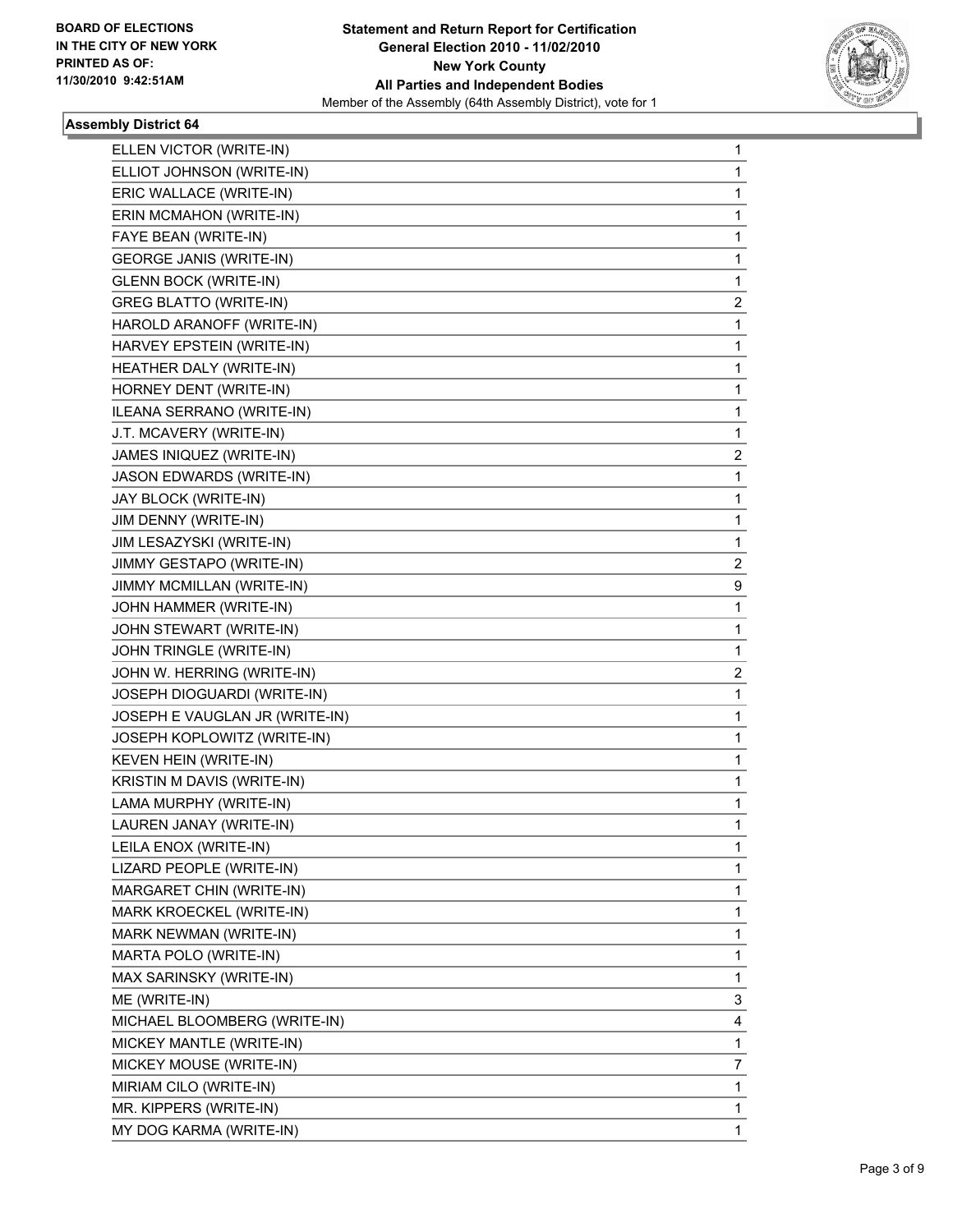

| NEED MORE CHOICES (WRITE-IN)       | 1              |
|------------------------------------|----------------|
| NEELESY SHAH (WRITE-IN)            | $\overline{2}$ |
| NO NAME (WRITE-IN)                 | 25             |
| NO ONE (WRITE-IN)                  | 1              |
| NOBODY (WRITE-IN)                  | 1              |
| NONE (WRITE-IN)                    | 3              |
| NONE OF THE ABOVE (WRITE-IN)       | 3              |
| NONE OF THESE (WRITE-IN)           | 1              |
| NOT HIM (WRITE-IN)                 | 1              |
| NOT SHELDON (WRITE-IN)             | 1              |
| NOT SHELDON SILVER (WRITE-IN)      | 1              |
| NOT SILVER (WRITE-IN)              | 4              |
| NOT VOTE (WRITE-IN)                | 1              |
| PALADINO (WRITE-IN)                | 1              |
| PAUL NEWELL (WRITE-IN)             | 2              |
| PAUL SNATCHER (WRITE-IN)           | 1              |
| PETER HOWARD (WRITE-IN)            | 2              |
| PETER WILLIAMS (WRITE-IN)          | 1              |
| PROTOST (WRITE-IN)                 | 2              |
| RAYMOND GOMEZ (WRITE-IN)           | 1              |
| RENA SETH (WRITE-IN)               | 1              |
| RILA BURNHAM (WRITE-IN)            | $\mathbf{1}$   |
| ROB MARREDO (WRITE-IN)             | 1              |
| ROBERT EVANS SR. (WRITE-IN)        | 2              |
| ROBERT STEPANEK (WRITE-IN)         | 1              |
| ROLAND BOTHES (WRITE-IN)           | 1              |
| RONALD KILEY (WRITE-IN)            | 1              |
| RUDY GIULIANI (WRITE-IN)           | 2              |
| SANTA CLAUSE (WRITE-IN)            | 1              |
| SID FRIED (WRITE-IN)               | 2              |
| SILVER IS A THIEF (WRITE-IN)       | 1              |
| SINGLE PAYER (WRITE-IN)            | 1              |
| STEFANI GERMAOLTA (WRITE-IN)       | 1              |
| STEPHANIE ALLRED (WRITE-IN)        | 1              |
| STEPHANIE OSER (WRITE-IN)          | 1              |
| STEPHEN COLBERT (WRITE-IN)         | 2              |
| STEVE PANG (WRITE-IN)              | 1              |
| STEVEN SINCLAIR (WRITE-IN)         | 1              |
| SUPERMAN (WRITE-IN)                | 2              |
| TAMI ALBERT (WRITE-IN)             | 1              |
| TIM COAKLEY (WRITE-IN)             | 1              |
| TINA ROSENBERG (WRITE-IN)          | 1              |
| TOM PROLICELLI (WRITE-IN)          | $\mathbf{1}$   |
| TONE BEN LEUNG (WRITE-IN)          | 1              |
| TYLER DURDEN (WRITE-IN)            | 1              |
| TZIPPOROT RACHEL GELMAN (WRITE-IN) | 1              |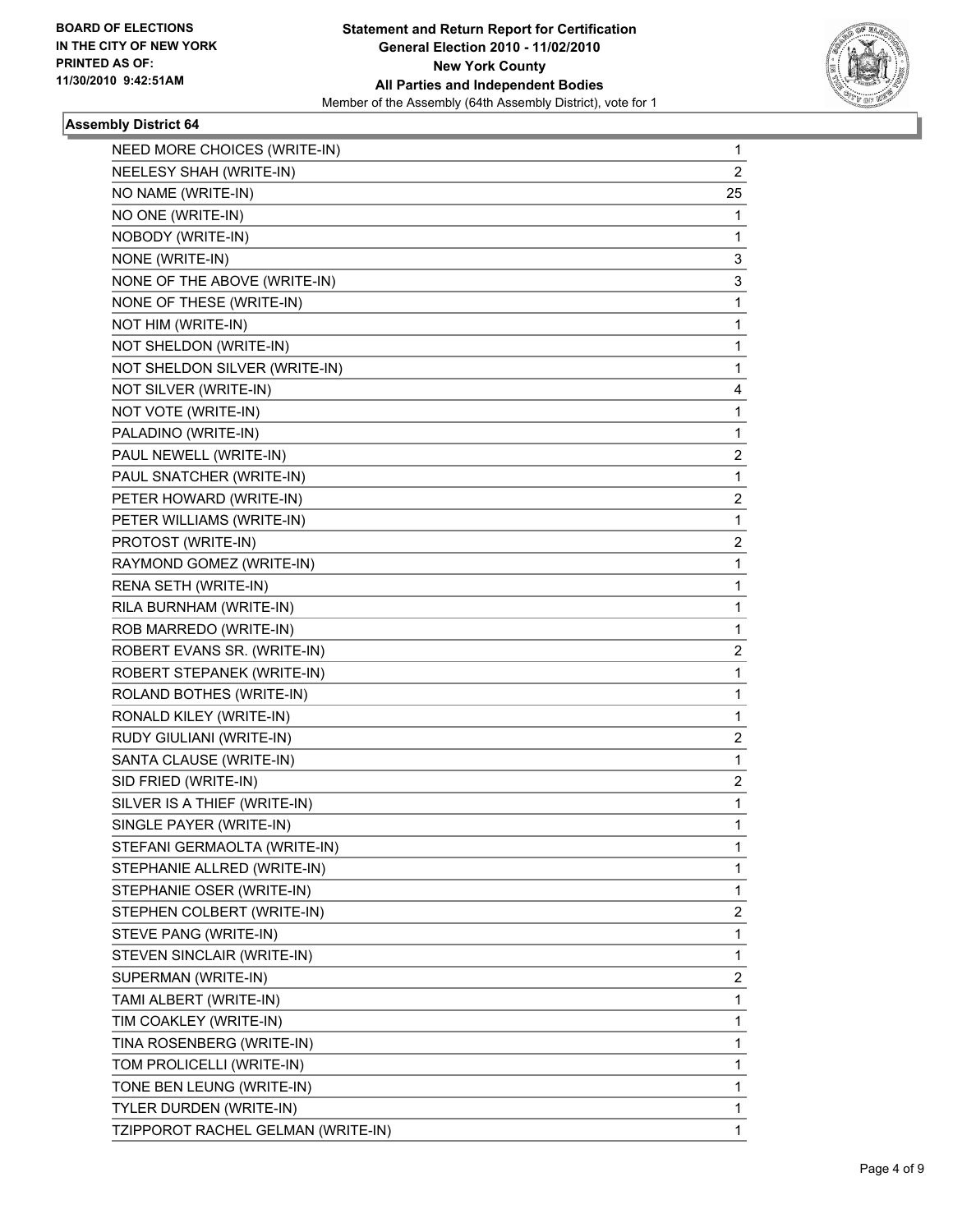

| VICTOR COHEN (WRITE-IN)        |        |
|--------------------------------|--------|
| VICTOR DYALQ (WRITE-IN)        | 2      |
| <b>VOID (WRITE-IN)</b>         | 2      |
| WILL NICHOLS (WRITE-IN)        |        |
| WILLIAM J. BRENNAN (WRITE-IN)  |        |
| ZIGMUND STRZELECTER (WRITE-IN) |        |
| <b>Total Votes</b>             | 17,105 |
| Unrecorded                     | 5.588  |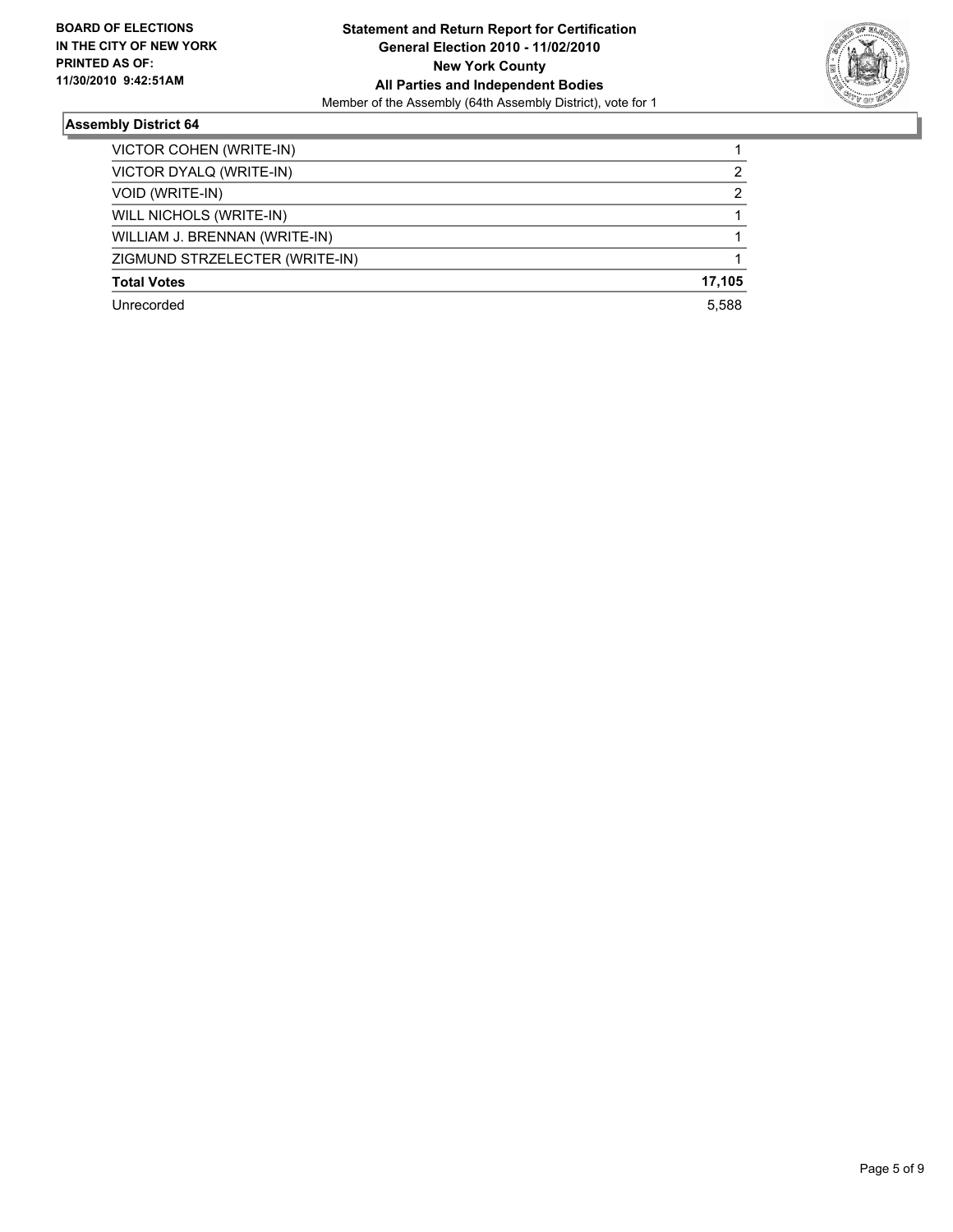

#### **Total for Member of the Assembly (64th Assembly District) - New York County**

| PUBLIC COUNTER                       | 21,353         |
|--------------------------------------|----------------|
| <b>EMERGENCY</b>                     | 0              |
| ABSENTEE/MILITARY                    | 416            |
| AFFIDAVIT                            | 743            |
| <b>Total Ballots</b>                 | 22,693         |
| SHELDON SILVER (DEMOCRATIC)          | 15,329         |
| SHELDON SILVER (WORKING FAMILIES)    | 1,552          |
| ABE VIGODA (WRITE-IN)                | 1              |
| ADAM DISILVESTRA (WRITE-IN)          | 1              |
| AL SMITH (WRITE-IN)                  | 2              |
| ANDREW SINN (WRITE-IN)               | 1              |
| ANNIE WUNELS (WRITE-IN)              | 1              |
| ANYBODY BUT SILVER (WRITE-IN)        | 1              |
| ANYBODY ELSE (WRITE-IN)              | 3              |
| ANYONE BUT HIM (WRITE-IN)            | 2              |
| ANYONE BUT SHELLY (WRITE-IN)         | 1              |
| ANYONE BUT SILVER (WRITE-IN)         | 3              |
| ANYONE ELSE (WRITE-IN)               | 11             |
| ARA PEHLIVARIAN (WRITE-IN)           | 1              |
| AVI BORTNICK (WRITE-IN)              | 1              |
| AVIK ROY (WRITE-IN)                  | 2              |
| <b>BART SIMPSON (WRITE-IN)</b>       | 1              |
| BARUCH HERZFELD (WRITE-IN)           | 1              |
| BOZO (WRITE-IN)                      | 1              |
| <b>BRUCE LEE (WRITE-IN)</b>          | 1              |
| <b>BUGS BUNNY (WRITE-IN)</b>         | 1              |
| CHARLES BARRON (WRITE-IN)            | 1              |
| CHEW BALLA (WRITE-IN)                | 1              |
| CHRIS GROWNELX (WRITE-IN)            | 1              |
| CHRISTINE QUINN (WRITE-IN)           | $\overline{2}$ |
| COLIA CLARK (WRITE-IN)               | 1              |
| <b>CONGESTION PRICING (WRITE-IN)</b> | 1              |
| CURTIS NAGLE (WRITE-IN)              | 1              |
| DAN MALCO (WRITE-IN)                 | 1              |
| DANIEL TARNOPOL (WRITE-IN)           | 1              |
| DAVID DIAZ (WRITE-IN)                | $\mathbf{1}$   |
| DAVID KIRBY (WRITE-IN)               | 1              |
| DAVID PATTERSON (WRITE-IN)           | 2              |
| DEBORAH GWINN (WRITE-IN)             | 1              |
| DEREK JETER (WRITE-IN)               | 1              |
| DONALD TRUMP (WRITE-IN)              | 1              |
| DR. DOOLITTLE (WRITE-IN)             | $\mathbf 1$    |
| ED CHEN (WRITE-IN)                   | 3              |
| ED KOCH (WRITE-IN)                   | 2              |
| ELIOT SPITZER (WRITE-IN)             | 1              |
| ELIZABETH CORELIN (WRITE-IN)         | 1              |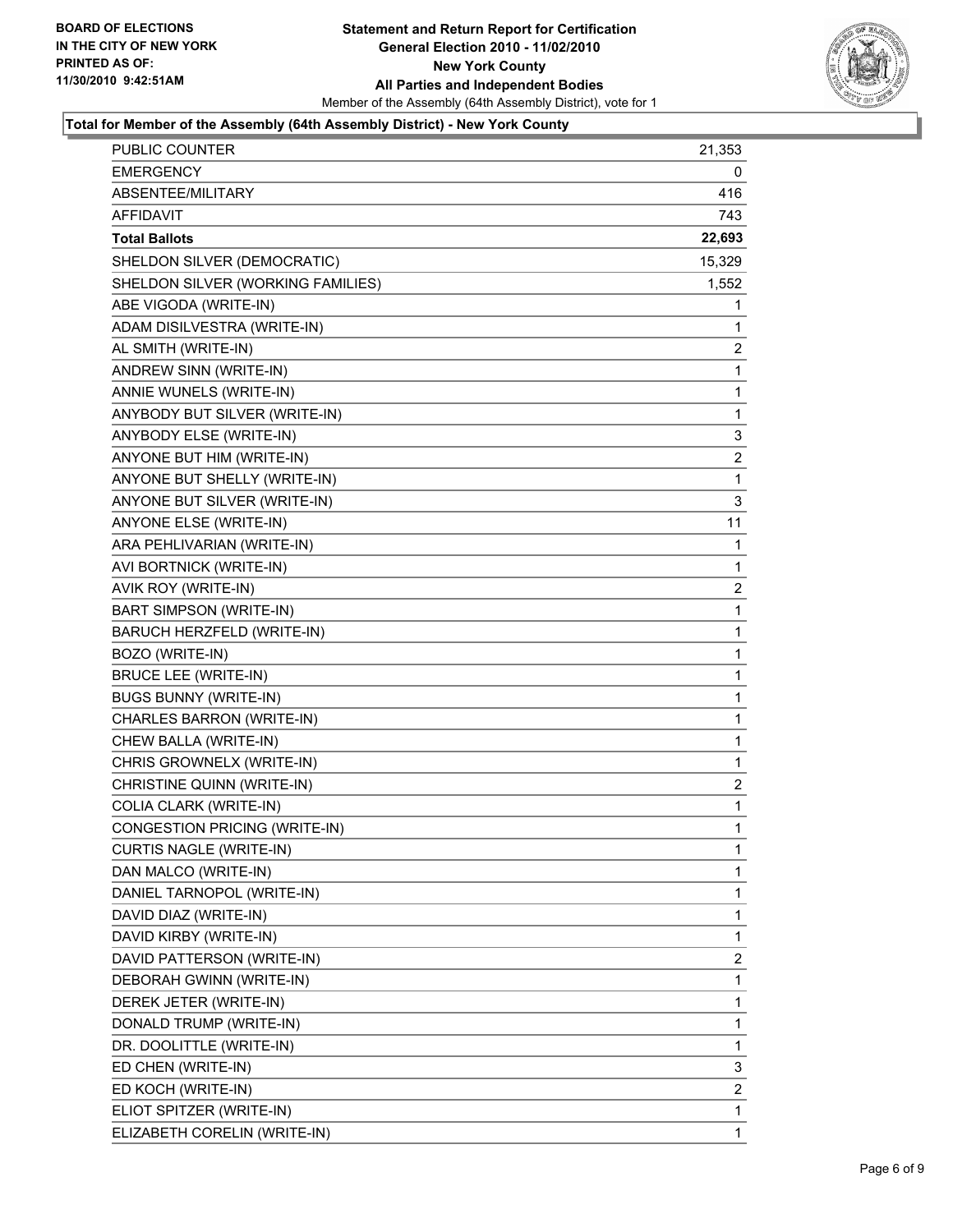

#### **Total for Member of the Assembly (64th Assembly District) - New York County**

| ELLEN VICTOR (WRITE-IN)        | 1              |
|--------------------------------|----------------|
| ELLIOT JOHNSON (WRITE-IN)      | 1              |
| ERIC WALLACE (WRITE-IN)        | 1              |
| ERIN MCMAHON (WRITE-IN)        | 1              |
| FAYE BEAN (WRITE-IN)           | 1              |
| <b>GEORGE JANIS (WRITE-IN)</b> | 1              |
| <b>GLENN BOCK (WRITE-IN)</b>   | 1              |
| <b>GREG BLATTO (WRITE-IN)</b>  | $\overline{2}$ |
| HAROLD ARANOFF (WRITE-IN)      | 1              |
| HARVEY EPSTEIN (WRITE-IN)      | 1              |
| HEATHER DALY (WRITE-IN)        | 1              |
| HORNEY DENT (WRITE-IN)         | 1              |
| ILEANA SERRANO (WRITE-IN)      | 1              |
| J.T. MCAVERY (WRITE-IN)        | 1              |
| JAMES INIQUEZ (WRITE-IN)       | $\overline{2}$ |
| JASON EDWARDS (WRITE-IN)       | 1              |
| JAY BLOCK (WRITE-IN)           | 1              |
| JIM DENNY (WRITE-IN)           | 1              |
| JIM LESAZYSKI (WRITE-IN)       | 1              |
| JIMMY GESTAPO (WRITE-IN)       | $\overline{2}$ |
| JIMMY MCMILLAN (WRITE-IN)      | 9              |
| JOHN HAMMER (WRITE-IN)         | 1              |
| JOHN STEWART (WRITE-IN)        | 1              |
| JOHN TRINGLE (WRITE-IN)        | 1              |
| JOHN W. HERRING (WRITE-IN)     | $\mathbf{2}$   |
| JOSEPH DIOGUARDI (WRITE-IN)    | 1              |
| JOSEPH E VAUGLAN JR (WRITE-IN) | 1              |
| JOSEPH KOPLOWITZ (WRITE-IN)    | 1              |
| <b>KEVEN HEIN (WRITE-IN)</b>   | 1              |
| KRISTIN M DAVIS (WRITE-IN)     | 1              |
| LAMA MURPHY (WRITE-IN)         | 1              |
| LAUREN JANAY (WRITE-IN)        | 1              |
| LEILA ENOX (WRITE-IN)          | 1              |
| LIZARD PEOPLE (WRITE-IN)       | 1              |
| MARGARET CHIN (WRITE-IN)       | 1              |
| MARK KROECKEL (WRITE-IN)       | 1              |
| MARK NEWMAN (WRITE-IN)         | 1              |
| MARTA POLO (WRITE-IN)          | 1              |
| MAX SARINSKY (WRITE-IN)        | 1              |
| ME (WRITE-IN)                  | 3              |
| MICHAEL BLOOMBERG (WRITE-IN)   | 4              |
| MICKEY MANTLE (WRITE-IN)       | 1              |
| MICKEY MOUSE (WRITE-IN)        | 7              |
| MIRIAM CILO (WRITE-IN)         | 1              |
| MR. KIPPERS (WRITE-IN)         | 1              |
| MY DOG KARMA (WRITE-IN)        | 1              |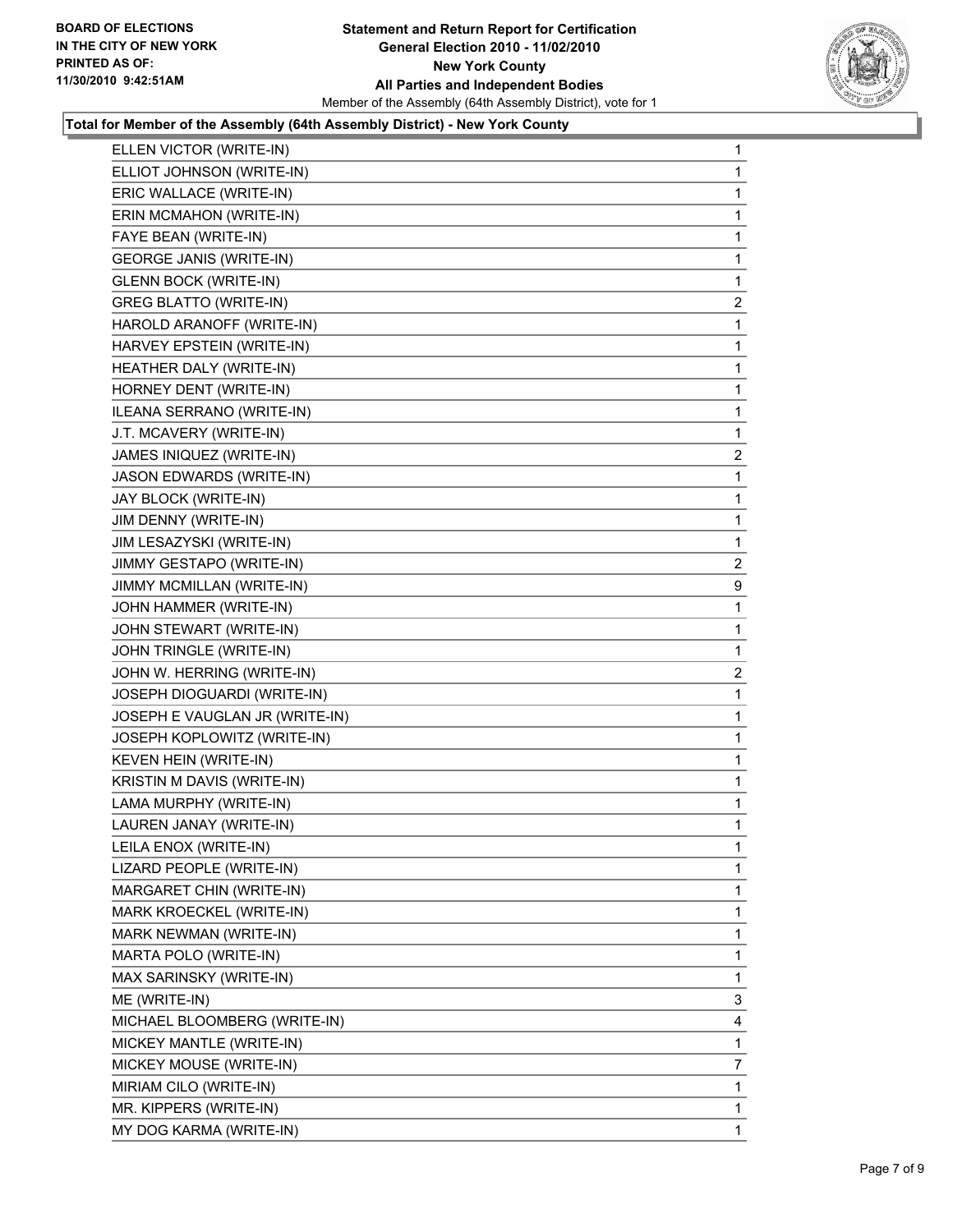

#### **Total for Member of the Assembly (64th Assembly District) - New York County**

| NEED MORE CHOICES (WRITE-IN)       | 1              |
|------------------------------------|----------------|
| NEELESY SHAH (WRITE-IN)            | $\overline{2}$ |
| NO NAME (WRITE-IN)                 | 25             |
| NO ONE (WRITE-IN)                  | 1              |
| NOBODY (WRITE-IN)                  | 1              |
| NONE (WRITE-IN)                    | 3              |
| NONE OF THE ABOVE (WRITE-IN)       | 3              |
| NONE OF THESE (WRITE-IN)           | 1              |
| NOT HIM (WRITE-IN)                 | 1              |
| NOT SHELDON (WRITE-IN)             | 1              |
| NOT SHELDON SILVER (WRITE-IN)      | 1              |
| NOT SILVER (WRITE-IN)              | 4              |
| NOT VOTE (WRITE-IN)                | 1              |
| PALADINO (WRITE-IN)                | 1              |
| PAUL NEWELL (WRITE-IN)             | 2              |
| PAUL SNATCHER (WRITE-IN)           | 1              |
| PETER HOWARD (WRITE-IN)            | 2              |
| PETER WILLIAMS (WRITE-IN)          | 1              |
| PROTOST (WRITE-IN)                 | 2              |
| RAYMOND GOMEZ (WRITE-IN)           | 1              |
| RENA SETH (WRITE-IN)               | 1              |
| RILA BURNHAM (WRITE-IN)            | 1              |
| ROB MARREDO (WRITE-IN)             | 1              |
| ROBERT EVANS SR. (WRITE-IN)        | 2              |
| ROBERT STEPANEK (WRITE-IN)         | 1              |
| ROLAND BOTHES (WRITE-IN)           | 1              |
| RONALD KILEY (WRITE-IN)            | 1              |
| RUDY GIULIANI (WRITE-IN)           | 2              |
| SANTA CLAUSE (WRITE-IN)            | 1              |
| SID FRIED (WRITE-IN)               | 2              |
| SILVER IS A THIEF (WRITE-IN)       | 1              |
| SINGLE PAYER (WRITE-IN)            | 1              |
| STEFANI GERMAOLTA (WRITE-IN)       | 1              |
| STEPHANIE ALLRED (WRITE-IN)        | 1              |
| STEPHANIE OSER (WRITE-IN)          | 1              |
| STEPHEN COLBERT (WRITE-IN)         | $\overline{2}$ |
| STEVE PANG (WRITE-IN)              | 1              |
| STEVEN SINCLAIR (WRITE-IN)         | 1              |
| SUPERMAN (WRITE-IN)                | $\overline{2}$ |
| TAMI ALBERT (WRITE-IN)             | 1              |
| TIM COAKLEY (WRITE-IN)             | 1              |
| TINA ROSENBERG (WRITE-IN)          | 1              |
| TOM PROLICELLI (WRITE-IN)          | 1              |
| TONE BEN LEUNG (WRITE-IN)          | 1              |
| TYLER DURDEN (WRITE-IN)            | 1              |
| TZIPPOROT RACHEL GELMAN (WRITE-IN) | 1              |